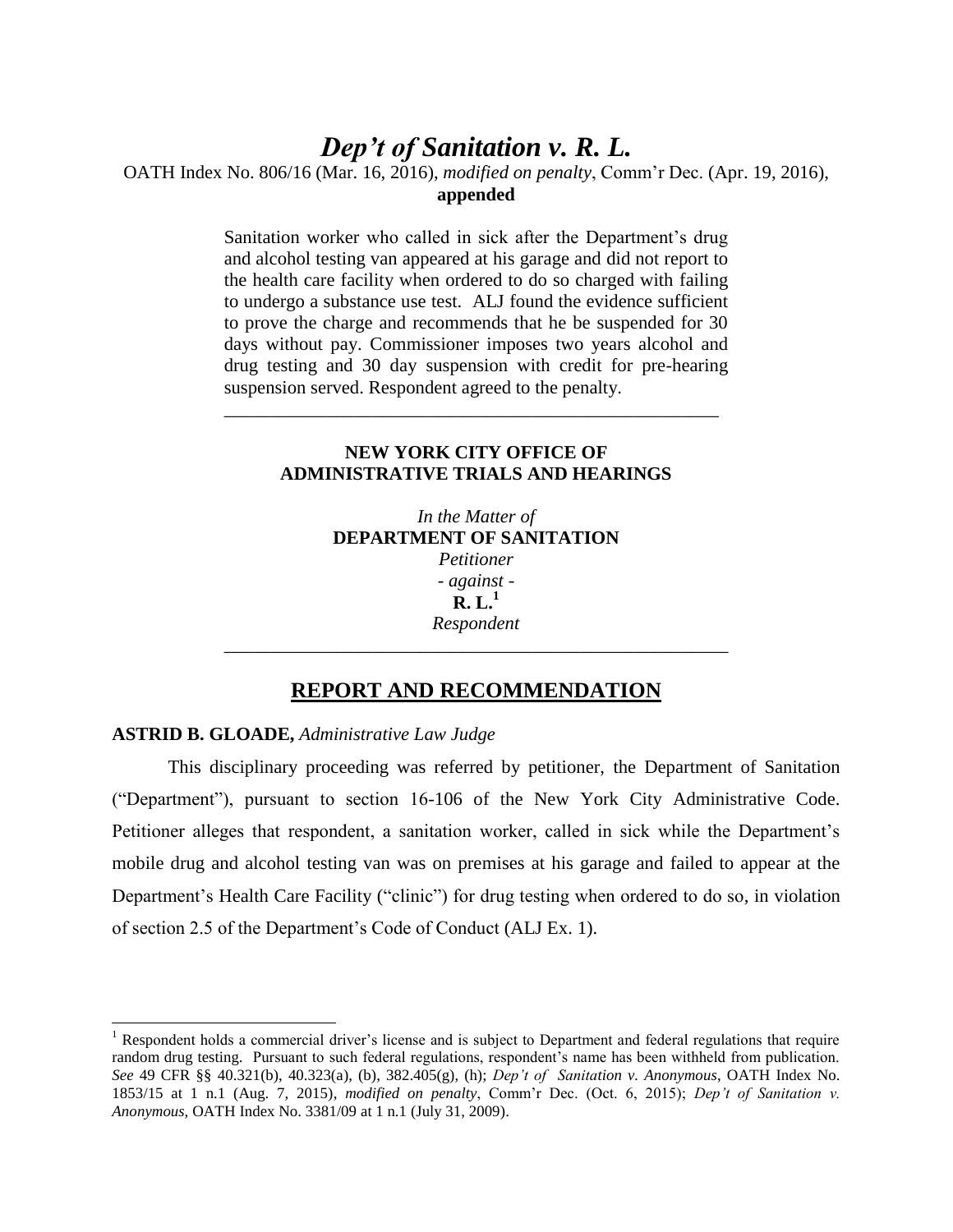At a two-day hearing conducted before me, petitioner presented the testimony of five witnesses and documentary evidence. Respondent presented documentary evidence, testified on his own behalf, and presented the testimony of one witness.

For the reasons set forth below, I find that the charge is sustained and recommend that respondent be suspended for 30 days without pay.

#### **ANALYSIS**

On the morning of December 26, 2014, respondent was randomly selected to be tested for drug and alcohol use. Respondent called in sick after the Department's Drug and Alcohol Testing ("DAT") Unit mobile testing van arrived at the Brooklyn North Four depot, where he was scheduled to work. When ordered to report to the Department's clinic that morning for testing, respondent informed Department personnel that he was medically unable to do so. Respondent did not report to the clinic, but instead visited his personal physician. Later that morning, he submitted a doctor's note to the clinic in support of his contention that he was too ill to report to the clinic. The Department's medical review officer ("MRO") determined that respondent's note did not substantiate that he was unable to travel to the clinic for testing. Respondent was then ordered to report to the clinic by 1:45 p.m. that same day, which he failed to do. The charges arise out of respondent's failure to report to the clinic (ALJ Ex. 1).

Sanitation workers who are required to have or use a commercial driver's license in performing their duties are subject to random drug and alcohol testing under applicable federal rules (Tr. 24). Kevin Sweeney, a supervisor in the Department's DAT Unit, oversaw administration of random substance use tests on December 26, 2014, at the Brooklyn North Four depot (Tr. 17-19).

According to Sweeney, the location and employees to be tested are randomly selected each day and the mobile testing van is dispatched to that location to perform the tests. Once at the location, the testing supervisor reviews the list of employees selected for testing with the district superintendent, who consults the operations board to determine the sanitation worker's status (Tr. 17). Employees who are on vacation, out due to a line of duty injury, scheduled for a regular day off, working a different shift, or are working at another location will not be tested that day. Employees who were out on sick leave before the date of the random testing and remain on sick leave will also not be tested that day (Tr. 30-32). An employee who is on the list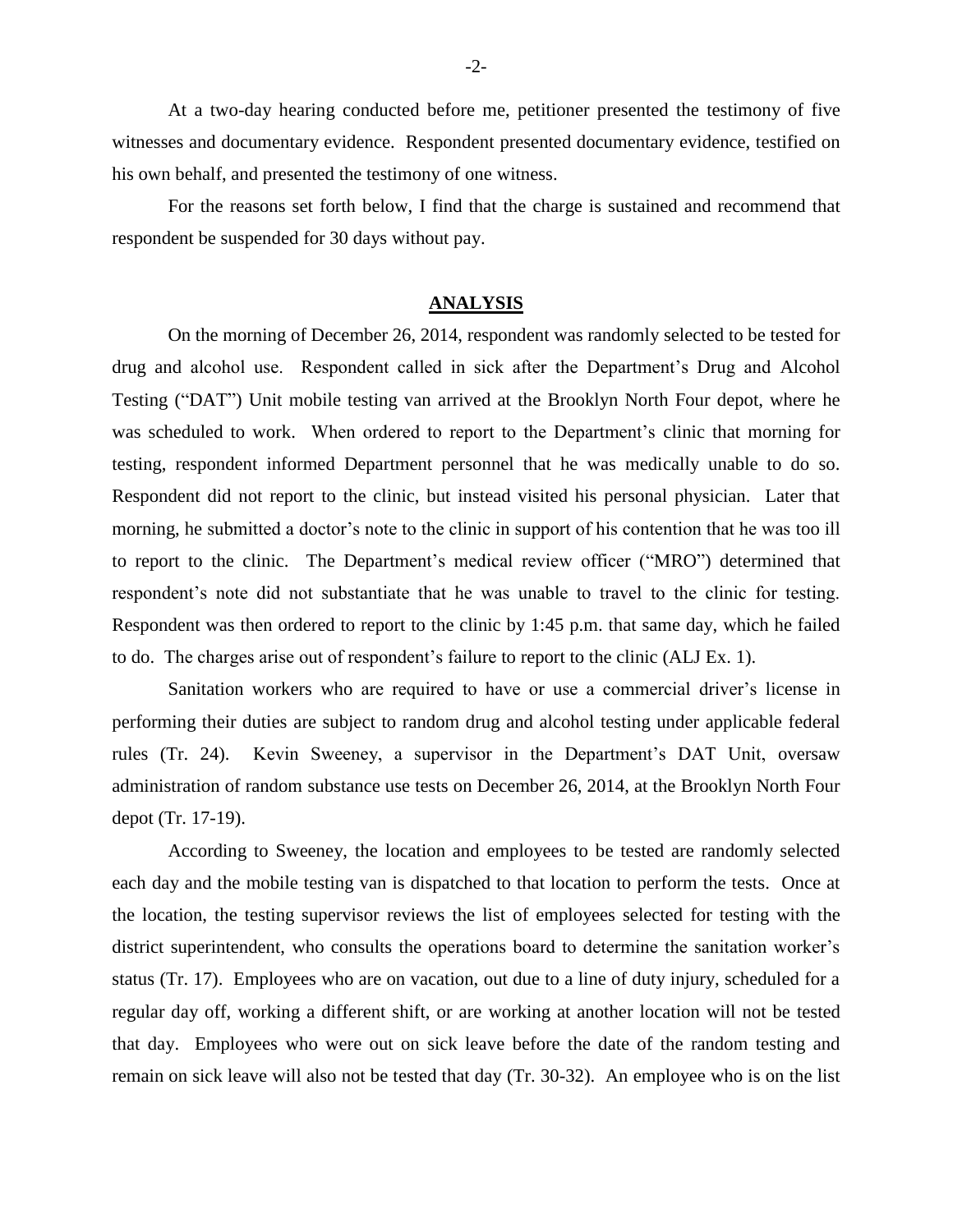to be tested, but has not reported for work or called in by the start of his or her shift is considered absent without leave ("AWOL") and will not be tested that day. However, the AWOL employee will be ordered to report to the clinic on his or her first day back to work (Tr. 37, 39-40).

If an employee calls in sick on the day his or her name is on the list to be tested, the time that call is received is critical for determining whether the employee will be ordered to report to the clinic to undergo testing that day. If an employee calls in sick before the DAT van arrives at the location, he or she will not be ordered to go to the clinic. However, an employee who calls in sick after the DAT van arrives at the location will be ordered to report to the clinic for testing that same day (Tr. 33-36, 56).

On the morning of December 26, 2014, Sweeney accessed the Department's computer, which randomly selected certain employees at Brooklyn North Four for testing. He travelled in the DAT van to Brooklyn North Four, arriving at about 5:45 a.m. (Tr. 18-19). The driver parked the van in the garage where other vehicles were parked and it was visible to all who arrived at the facility (Sweeney: Tr. 28, 57; Karp: Tr. 68).

When District Superintendent Adam Karp reported to work on December 26th at about 5:45 a.m., he observed the DAT van parked at the garage (Tr. 68-69). Karp and Sweeney reviewed the list of workers selected for testing, which included respondent, at about 5:50 to 5:55 a.m. (Tr. 29). Karp informed Sweeney that respondent had not arrived at the location as yet (Tr. 36). Shortly after their meeting, at about 6:00 a.m., the garage supervisor reported to Karp that respondent had called out sick. Karp notified the borough command of respondent's status and that he had been on the list to be tested. The borough command instructed Karp to order respondent to the clinic by 8:00 a.m. (Tr. 71-72). Karp updated Sweeney and told the garage supervisor to inform respondent that he had been ordered to report to the clinic for testing. He also instructed her to document the borough command's order in Brooklyn North Four's telephone order book (73-75, 105; Resp. Ex. A). The entry in the order book indicates that borough headquarters issued an order on December 26, 2014, that was transmitted by Chief Linley, received by Superintendent Karp, and conveyed to "Reyes." The time noted on the order book entry is 6:04 a.m. The notation states that respondent "called sick at 0600 for the 0600 shift [sic] was ordered to be at the DS Health Facility by 0800" (Tr. 48-51; Resp. Ex. A).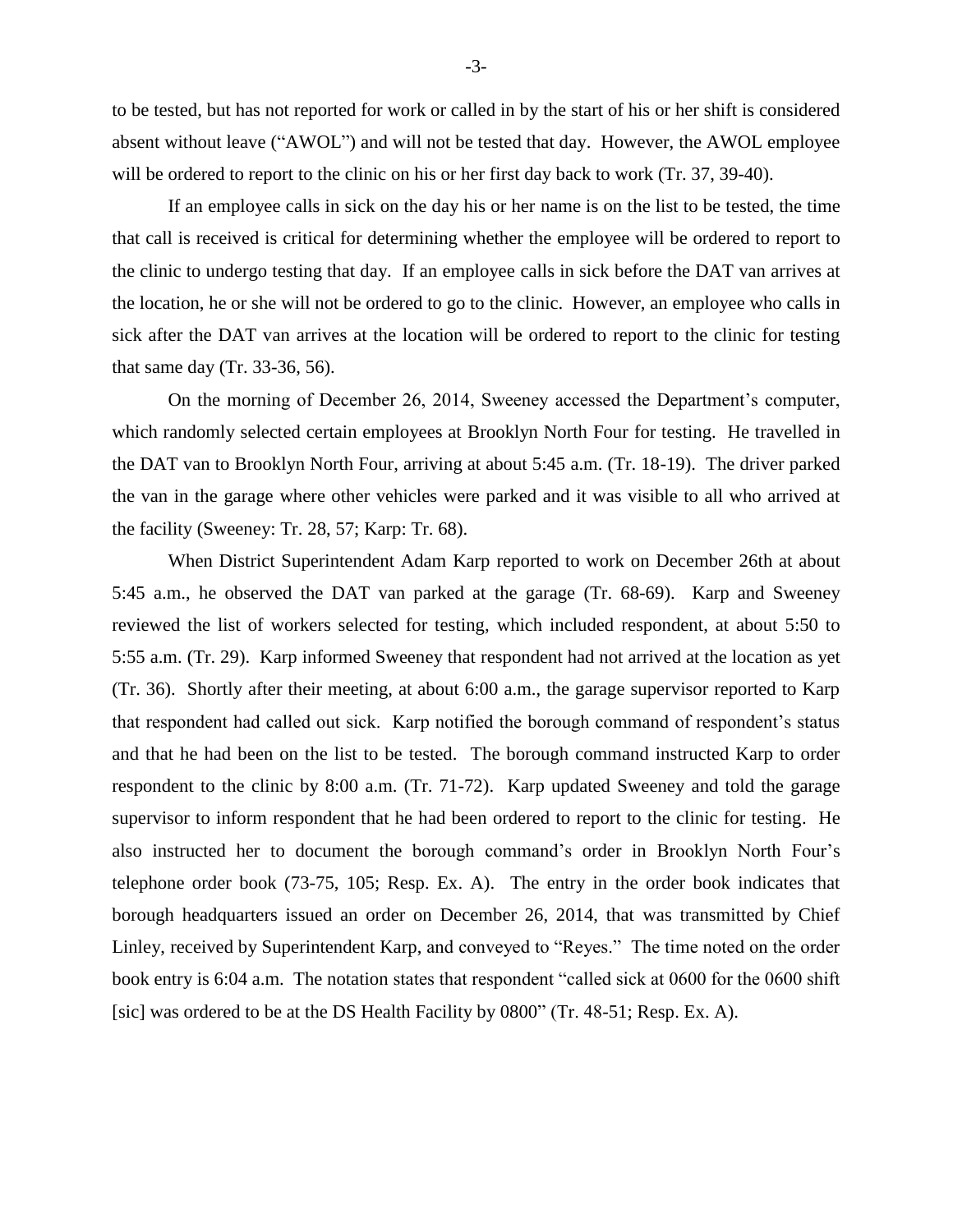At approximately 6:05 a.m., Sweeney called the clinic and spoke to Anthony Ferrino, supervisor of clinic operations (Tr. 22, 117). He informed Ferrino that respondent called in sick and had been ordered to report to the clinic by 8:00 a.m. (Tr. 22, 42-43).

Ferrino telephoned respondent at around 6:30 a.m. and informed him that he had been ordered to report to the clinic for substance use testing. Ferrino gave respondent until 9:00 a.m. to report because that is the deadline for sanitation workers who call out sick to report to the clinic. Ferrino told respondent that if he failed to report to the clinic, he could be suspended for a refusal to undergo substance use testing. He further advised respondent that if he was unable to come to the clinic, he should get a doctor's note and immediately fax it to the clinic. Ferrino told respondent that if he submitted a note, the clinic's medical director would review it to assess whether respondent was unable to travel to the clinic. He advised respondent to keep his phone with him because the DAT Unit would be contacting him that morning (Tr. 117-20, 129-30).

Ferrino notified Daniella Marcune, director of the DAT Unit, that respondent had been ordered to the clinic for substance use testing after he called in sick. Marcune telephoned respondent at about 8:30 a.m. and he told her that he was having problems with his back, which were documented in his medical chart at the clinic, and would be going to his personal physician. Marcune informed respondent of the procedures he needed to follow if he planned to seek medical documentation of his inability to travel to the clinic. She explained to him that once she received the note, the clinic's Director and MRO, Dr. Norman Maron, would review it. According to Marcune, in the 18 years during which she has served as director of the drug testing unit, an MRO has never concluded that a doctor's note established an employee's diagnosis and inability to travel to the clinic for testing on a particular day. Therefore, she cautioned respondent that "there was a very good, strong possibility that Dr. Maron would not accept the note" (Tr. 199). She advised respondent to remain accessible by telephone so she could contact him to notify him of the MRO's decision. She also told respondent that if Dr. Maron decided the note was unacceptable, he should be prepared to come to the clinic at that point (198-200).

Between 9:00 and 9:30 a.m., respondent telephoned Marcune to inform her that he had an appointment with his personal physician that morning. At 11:46 a.m., he telephoned to tell her that he was faxing a note from his doctor. The doctor's note was written on a preprinted form prepared by the Department that includes fields to be completed by the employee's doctor (Tr. 257; Pet. Ex. 2). In the field captioned "PATIENT COMPLAINS OF," respondent's doctor

-4-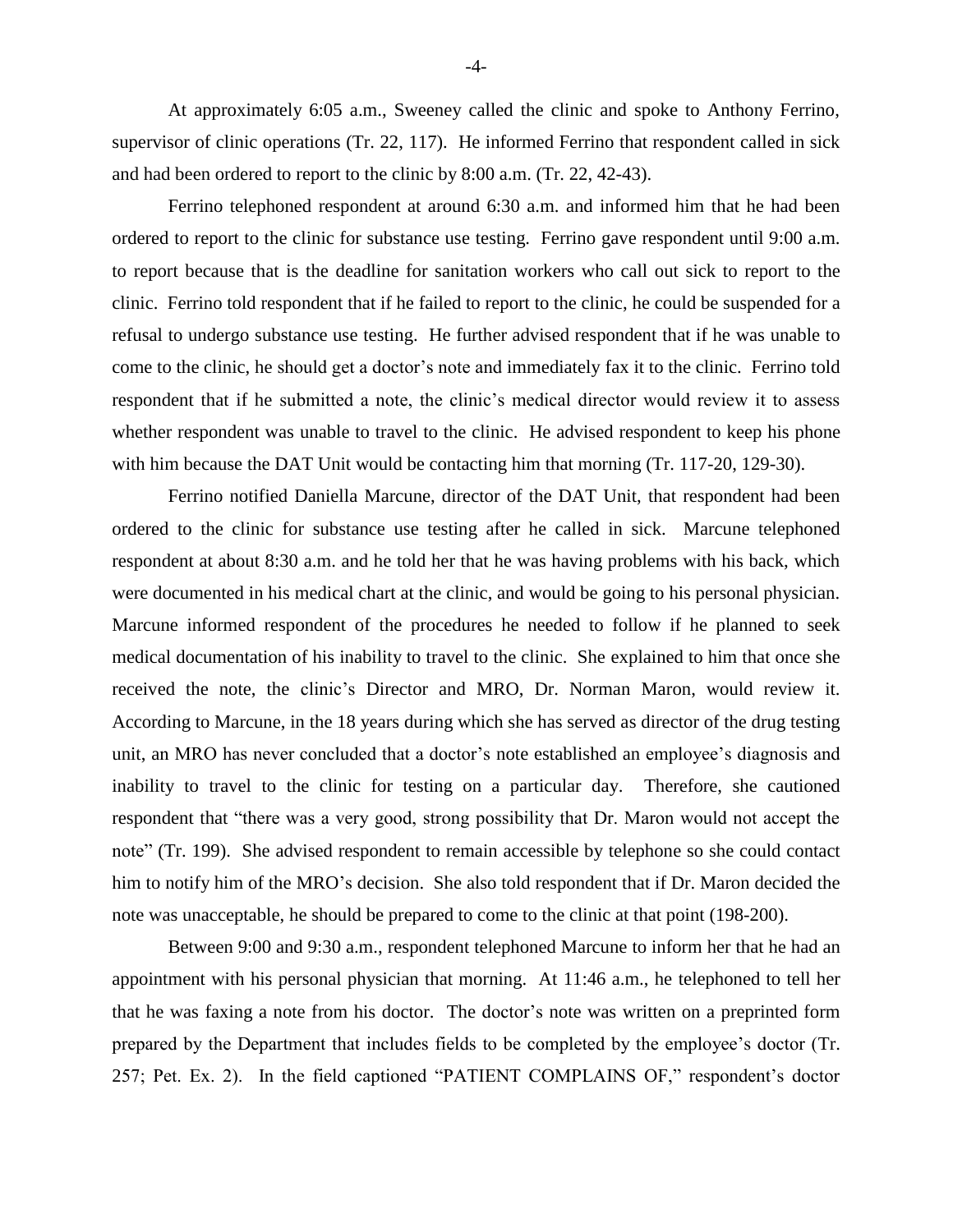wrote "[b]ack pain." When asked whether he considered the visit a medical emergency, the doctor checked "no". In the field captioned "MEDICAL DIAGNOSIS (please include positive findings)," the doctor wrote "rt side sciatica/LS Disc Dx. Advise rest." In the field that asks for the date on which the patient can travel to the clinic, the doctor indicated December 31, 2014 (Pet. Ex. 2).

Marcune presented respondent's note to Dr. Maron, who advised her that it did not establish respondent's inability to travel to the clinic. Marcune telephoned respondent at 12:11 p.m., but he did not answer his telephone. She was able to reach him at 12:16 p.m., at which time she informed him that his doctor's note had not been accepted and that he was required to report to the clinic by 1:45 p.m. that day. She further informed respondent that if he failed to do so she would have to suspend him for a refusal to undergo substance use testing (Tr. 201-03; Pet Ex. 2). Marcune waited until 2:00 p.m. for respondent to report to the clinic. When he failed to appear, she drafted a complaint against him (Tr. 204, 210-11).

Dr. Maron testified that respondent's doctor's note did not preclude him from coming to the clinic for testing because it did not adequately document his inability to travel to the clinic on December 26, 2014 (Tr. 235, 269-70). An inability to travel to the clinic for substance use testing would have been substantiated had the doctor's note indicated that respondent was being sent to the hospital for evaluation and treatment. The note only advised that respondent rest and did not indicate that respondent, who went to his doctor complaining of back pain, was given any medication, transported by ambulance, or required hospitalization (Tr. 269).

Respondent, who has worked for the Department since 2000, testified that he sustained several back and neck injuries on the job over the course of his career (Tr. 286-87). He suffers from chronic back pain, which is documented with the Department (Pet. Ex. 2, Progress Notes). Respondent described it as persistent pain in his back radiating down to his leg. Sometimes the pain is so severe that he is unable to walk and has to crawl on the floor to perform daily functions such as using the bathroom (Tr. 287-89).

On the morning of December 26, 2014, respondent was unable to move when he woke up and had to crawl on the floor to get to the telephone. He called the Department at about 6:00 a.m. to report that he was sick and spoke with a supervisor, who told him that he had to come in because the DAT van was at the garage. Respondent told the supervisor that he could not make it in (Tr. 289-90). At about 6:20 a.m., Ferrino called respondent and ordered him to report to the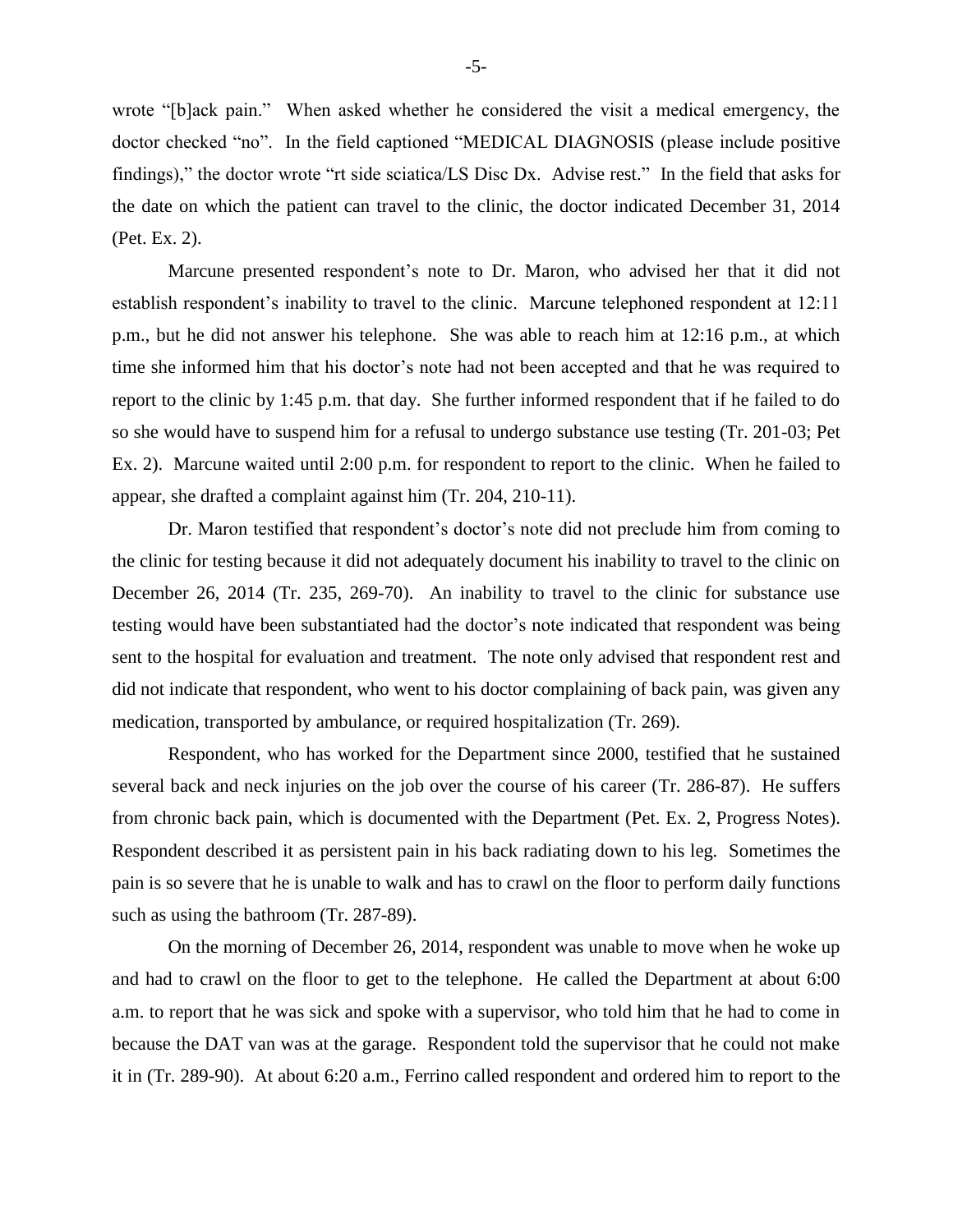clinic for testing. Respondent notified Ferrino that he was unable to report because of back pain. Ferrino then told respondent that he would need a doctor's note (Tr. 290-91).

Respondent made an appointment to see his doctor at 10:30 a.m. Although his doctor's office is located about 200 feet from his house, it took some time for respondent to get there as he had to lean against walls to make the journey. Respondent informed the doctor that his employer wanted him to travel to the clinic, which is located in Manhattan. According to respondent, his doctor told him that he looked as though he was in severe pain and that he should not travel in that condition. He said the doctor suggested that he rest. He told his doctor that he needed a note, which the doctor provided. Respondent went home to bed after he faxed the note to the clinic (Tr. 292-93; Pet Ex. 2).

Respondent, who lives in Glendale, New York, and typically drives to work in Brooklyn, testified that it would have been dangerous for him to drive a vehicle on December 26 because he was experiencing spasms that would have made it difficult to concentrate (Tr. 296). Moreover, travel by public transportation from his home to Beaver Street in Manhattan, where the clinic is located, would have required him to take a bus and a train and would have entailed him walking several blocks and climbing stairs. He said that on a good day, the typical travel time from his home to the clinic is about an hour and 20 minutes (Tr. 297).

At about 12:16 p.m., after Marcune advised him that the MRO had concluded that his doctor's note did not substantiate his inability to travel to the clinic, respondent told her that he was in too much pain to make it down to the clinic. She informed him that he would be suspended (Tr. 293-94).

Respondent was suspended and, as part of his reinstatement, underwent substance use testing. He was also sent to the Department's Employee Assistance Unit ("EAU") (Tr. 294). Martin Chestnut, who has been employed by the EAU for over 30 years and has served as its Director since 2004, testified that the unit assists employees with personal problems, including issues arising from a positive substance use test or refusal to test (Tr. 222-23). On January 8, 2015, Chestnut met with respondent, who was referred to EAU by the Department Advocate relating to a complaint of refusal to undergo testing. According to Chestnut, during their initial meeting to assess which services were appropriate, respondent did not appear to have a substance abuse problem (Tr. 224). Chestnut testified, however, that he was legally obligated to send respondent to an outpatient treatment program for their evaluation over the course of four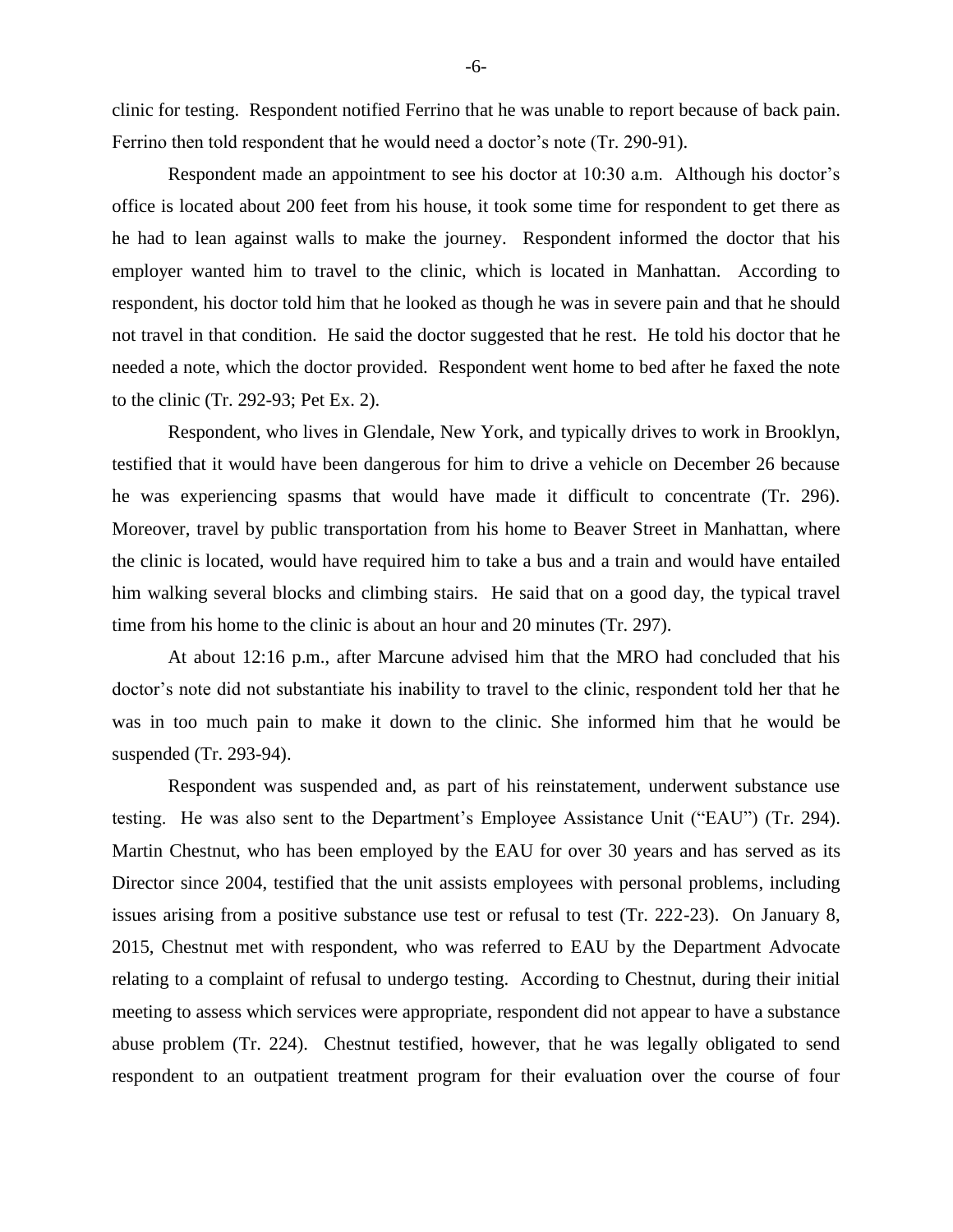sessions. At the end of the evaluation, it was determined that respondent did not seem to have a problem and Chestnut discharged him. Chestnut was required to order a follow-up one-year testing regimen conducted by the Department's testing unit (Tr. 224-26). According to Chestnut, respondent cooperated with the program and left in good standing (Tr. 229).

Respondent conceded that the facts are largely undisputed (Tr. 303). However, he challenged the validity of petitioner's order that respondent report to the clinic and petitioner's rejection of his doctor's note as insufficient to establish his inability to travel.

Specifically, respondent contended that he should not have been ordered to report to the clinic for testing on December 26 because he was AWOL, not sick, by the time he called into the garage. Respondent maintained that the Department's rules require that a sanitation worker be present for roll call at the start of his or her shift. Respondent also contended that the Department requires an employee who is calling in sick to call the garage one hour before the start of his or her shift. He asserted that because he was not present at the garage for roll call at 6:00 a.m., the start of his shift, and because he called in at 6:00 a.m., he was "technically" AWOL. Therefore, respondent maintained, he should have been ordered to report to the clinic on his first day back to work (Tr. 305-07). Respondent is mistaken.

The evidence, including respondent's testimony and the supervisor's telephone order book entry, establishes that respondent called in sick at 6:00 a.m. (Tr. 289; Resp. Ex. A). Respondent initiated the call to his supervisor and informed her that he was unable to make it to work because he was sick. Having reported that he was sick just as his shift was scheduled to start, respondent's assertion that he should, in retrospect, have been classified as AWOL is a transparent attempt to avoid the repercussions of his failure to report to the clinic as ordered. *See Dep't of Sanitation v. Morrison*, OATH Index No. 894/09 at 9 (Feb. 25, 2009) (rejecting sanitation worker's argument that since he called in sick at 6:00 a.m. he should be classified as AWOL and not have to report to the clinic for testing until his first day back at work, finding it "disingenuous for respondent to argue that he should have been classified as absent without leave now that it suits his purpose, when on the day in question he himself maintained that he was calling in sick."). Accordingly, respondent's contention that he should not have been ordered to report to the clinic fails.

Similarly, respondent's argument that he was too ill to report to the clinic for testing on December 26, 2014, and that the Department's MRO improperly found his doctor's note to be

-7-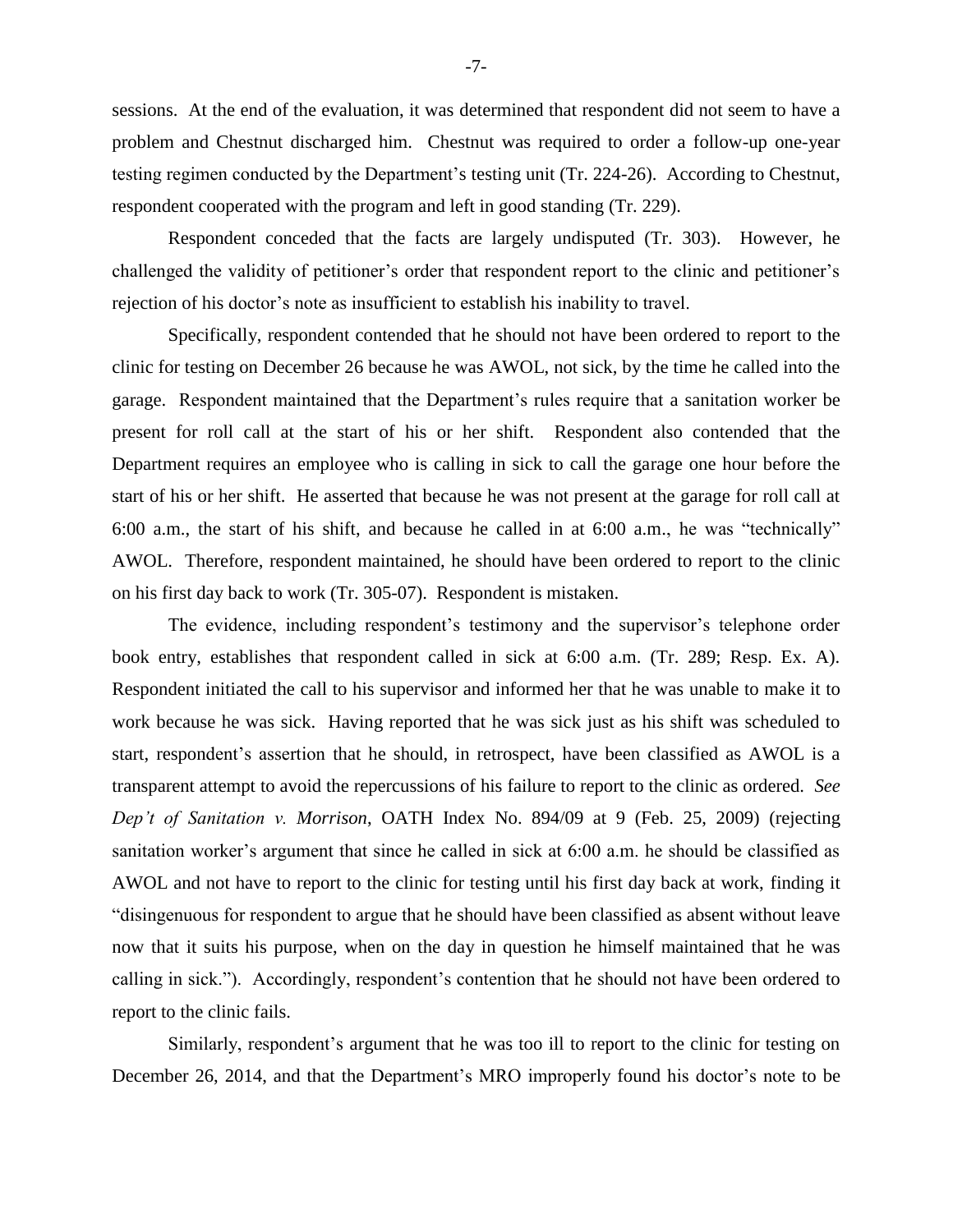inadequate must be rejected. While respondent credibly testified that he experienced intense pain the morning of December 26, I am unpersuaded that it prevented him from traveling to the clinic as ordered.

First, respondent testified that although he awoke in severe pain, his condition improved somewhat as the day progressed. Indeed, he stated "As the day went it got a little bit better but not very much" (Tr. 289). His doctor's appointment was at 10:30 a.m., four and a half hours after he awoke in pain. An additional hour and 45 minutes elapsed before he was informed of the MRO's decision. Thus, more than six hours had elapsed by the time respondent was told that the MRO rejected his note. The passage of time and respondent's testimony that he felt a bit better as the day progressed strongly suggest that he should have been able to travel to the clinic by the time he was notified that his note was unacceptable.

Second, once he was told that he was required to report to the clinic by 1:45 p.m., an hour and a half after he was notified that his doctor's note had not been accepted, respondent did not attempt to travel to the clinic. At 8:30 a.m., Marcune warned respondent that based on her experience as Director of the DAT Unit, it was almost certain that the MRO would not accept his doctor's note to excuse him from reporting to the clinic for substance use testing. Therefore, respondent should have been prepared for the likelihood that he would have to report to the clinic. Yet, he made no arrangements to get there. Although respondent described the challenges he would have faced had he taken public transportation, the fact remains that he made no effort whatsoever to use alternate means of transportation, such as using a taxi or car service or asking someone to drive him. Instead, he went home to bed. *See Dep't of Sanitation v. Field*, OATH Index No. 1977/08 at 8 (July 24, 2008) (sanitation worker who was incapable of driving himself to the clinic for testing could have used alternate means to get to there); *Dep't of Sanitation v. Guarneri*, OATH Index No. 382/04 at 15 (Apr. 28, 2004), *aff'd*, NYC Civ. Serv. Comm'n Item No. CD04-84-SA (Nov. 23, 2004) (sanitation worker who was able to travel to his doctor's office, but made no attempts to explore or obtain alternate transportation to get to the clinic failed to substantiate inability to travel to the Department's clinic on dates encompassed by his doctor's notes).

With respect to respondent's doctor's note, Dr. Maron credibly and knowledgeably testified about his review of that note and the basis for his conclusion that it did not establish respondent's inability to travel to the clinic for testing. His testimony that the note lacked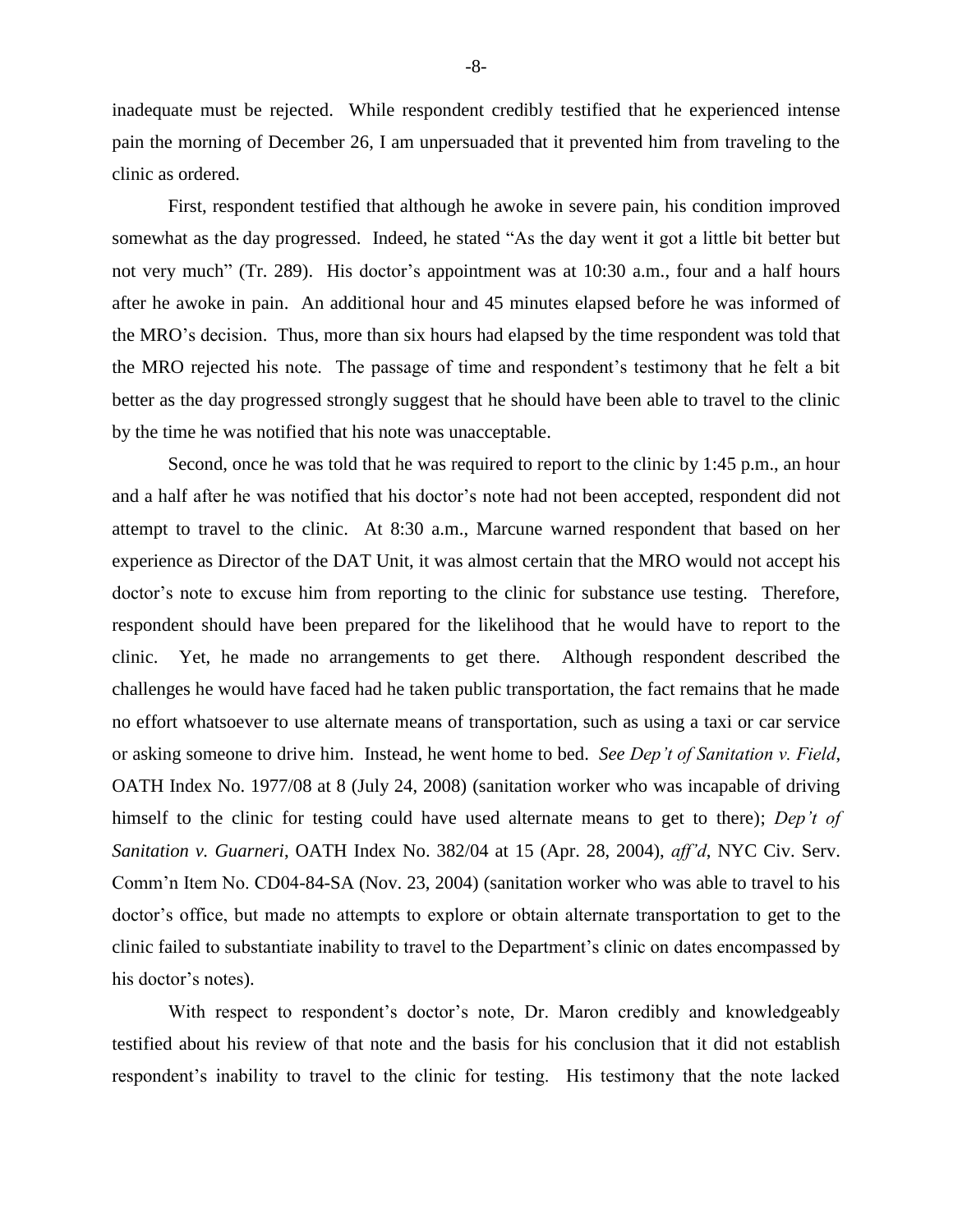positive findings which would support a conclusion that respondent was unable to travel is persuasive. Moreover, while the note establishes that respondent complained of back pain and was diagnosed with right side sciatica, it also indicates that his doctor did not consider respondent's situation to be an emergency and the recommended course of treatment was rest. Respondent's physician noted that he could travel to the clinic on December 31, 2014, but provided no explanation for that conclusion.

Respondent's chronic back pain is documented in progress notes made during his many visits to the clinic (Tr. 135-36, 148; Pet. Ex. 2). These notes demonstrate that on numerous occasions unrelated to random substance use testing, respondent was able to travel to the clinic while experiencing back pain. For example, in 2014 respondent was seen at the clinic over ten times with complaints relating to back pain, including on December 22, 2014, four days before his name was selected for random testing (Tr. 161-165, 301; Pet. Ex. 2). That respondent was able to travel to the clinic on days he was required to do so because he was calling out sick due to back pain suggests that he may have embellished his testimony about his inability to travel to the clinic to undergo substance use testing.

Having been ordered to report to the clinic for substance use testing, under the principle of "obey now, grieve later," respondent was obligated to report to the clinic and challenge the order through formal grievance procedures. *See Morrison*, OATH 894/09 at 10 ("it is well settled that once a directive has been given, an employee must abide by the principle of 'obey now, grieve later.' This means an employee is required to obey the order when it is given and subsequently challenge it through formal grievance procedures . . . "); *see also Dep't of Sanitation v. Centeno*, OATH Index No. 857/11 at 14 (June 6, 2011), *aff'd*, NYC Civ. Serv. Comm'n Item No. CD 11-92-SA (Nov. 30, 2011); *Ferreri v. NYS Thruway Auth*., 62 N.Y.2d 855, 856 (1984). Exceptions to "obey now, grieve later" are recognized where the orders clearly exceed the supervisor's authority, are unlawful, or would threaten the health and safety of any person if followed. *See Law Dep't v. Lawrence,* OATH Index No. 1312/10 at 10 (Mar. 30, 2010), *aff'd*, NYC Civ. Serv. Comm'n Item No. CD 11-36-A (May 11, 2011).

The essence of respondent's contention that he was too ill to report to the clinic as ordered is that to comply with the order would have endangered his health and safety. To establish this exception, respondent must demonstrate, by a preponderance of the evidence, that the health threat was not only "imminent and serious" but also that his assessment of the risk was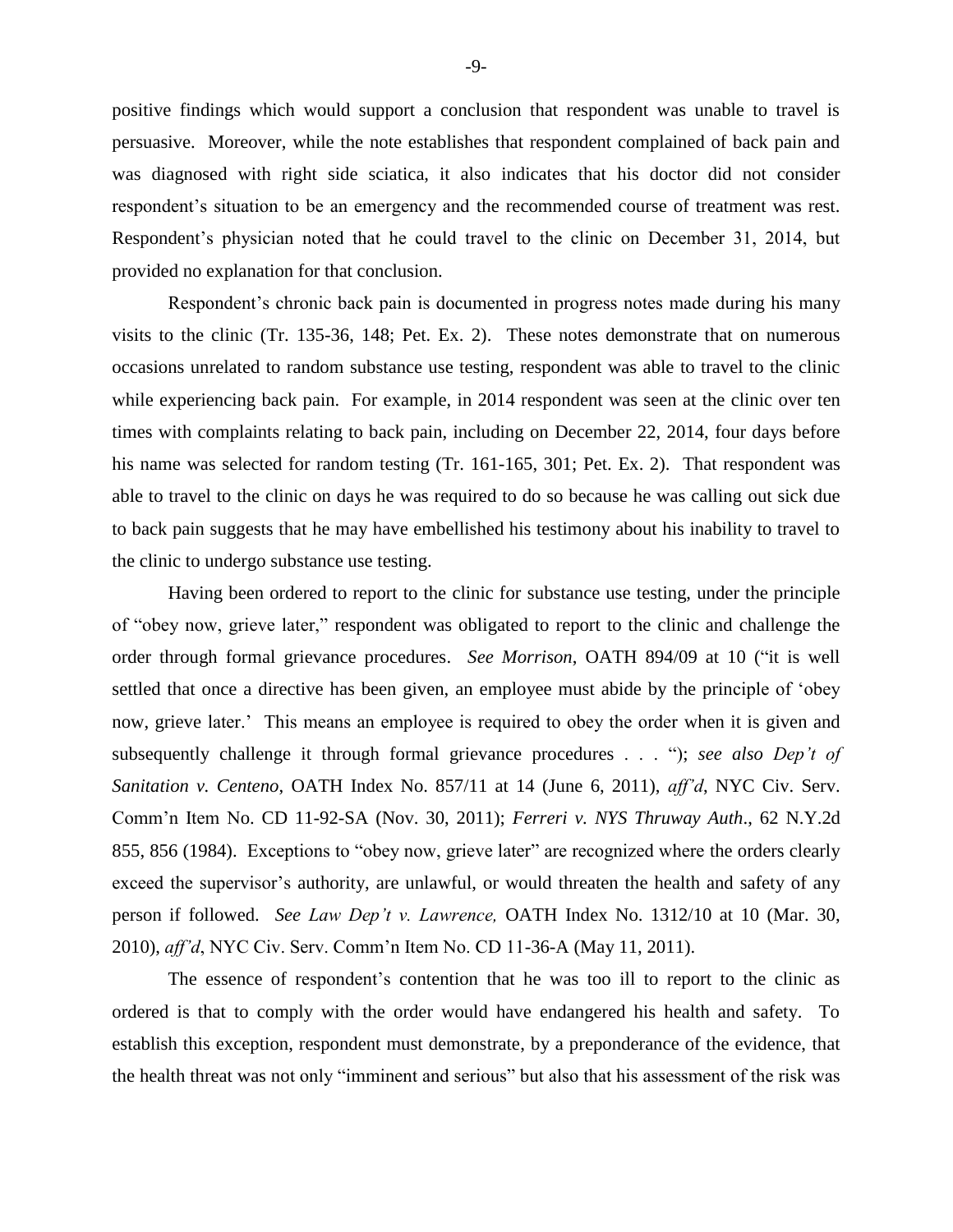reasonable and was the actual reason for his conduct. *Dep't of Sanitation v. Alston,* OATH Index No. 473/15 at 8 (Dec. 4, 2014), *aff'd*, NYC Civ. Serv. Comm'n Case No. 2015-0060 (Dec. 15, 2015); *Dep't of Probation v. James*, OATH Index No. 535/90 at 9-10 (Feb. 6, 1990), *aff'd*, NYC Civ. Serv. Comm'n Item No. CD 90-112 (Dec. 13, 1990); *Dep't of Parks and Recreation v. Kotch*, OATH Index No. 101/87 at 6 (Mar. 20, 1987). Respondent failed to demonstrate that he was too ill to report to the clinic. Thus, respondent did not establish that the health threat was imminent or serious. Furthermore, respondent's assessment of the risk seems to be at odds with his prior experience when required to report to the clinic with complaints of back pain. Finally, the fact that respondent claimed he was unable to travel to the clinic on the day he was ordered to report there for a substance use test calls into question the actual reason for his conduct.

In sum, petitioner established that respondent failed to report to the Department's clinic for substance use testing as ordered, in violation of section 2.5 of the Department's Code of Conduct, which requires that employees submit to drug and alcohol tests when ordered to do so.

#### **FINDINGS AND CONCLUSIONS**

Petitioner established that respondent failed to report for substance use testing on December 26, 2014, as ordered, in violation of section 2.5 of the Code of Conduct.

#### **RECOMMENDATION**

After making the above findings, I requested and received a copy of respondent's personnel record. Respondent was appointed in March 2000 and has been disciplined five times. In 2003, he received a reprimand for failing to submit a medical note to the Department's Medical Leave Unit. In 2004, he received a one-day suspension for failing to timely notify his work location of his absence. In 2005, he received a reprimand failing to drive carefully. In 2013, he received a reprimand for failing to comply with medical leave procedures, time and leave violations, and failing to act courteously. Finally, in 2014**,** he received a one-day suspension for failing to report to the clinic and failing to submit medical documentation to the Medical Leave Unit. This disciplinary history, while minor, raises red flags regarding respondent's compliance with the Department's time and leave requirements and rules.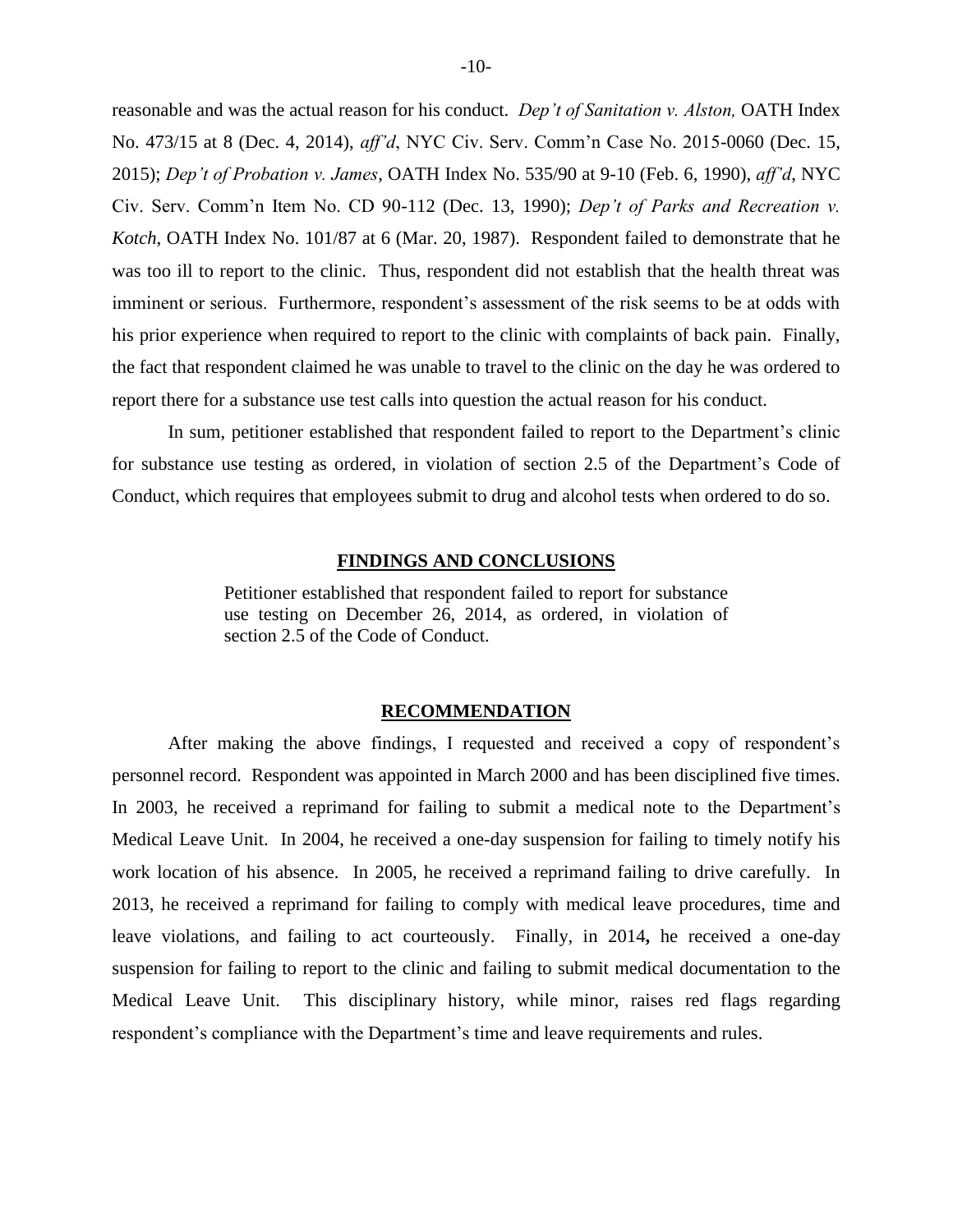Under section 16-106 of the Administrative Code, the Commissioner may impose various penalties on employees who violate Department rules, including suspension without pay for a period not to exceed 30 days or termination of employment.

Here, petitioner seeks termination of respondent's employment. In contrast, respondent's counsel urged that should the charge be sustained, the appropriate penalty is time served, noting that respondent has already been suspended, evaluated and counseled in a drug program, and has undergone regular substance use testing, penalties that are mandated by the Department's rules (Tr. 317).

In his closing, petitioner's counsel contended that to preserve the "integrity of the plea bargaining system," termination is appropriate in light of respondent's refusal to plead guilty and his decision to risk a trial (Tr. 317-19). Counsel noted that the Department has "a liberal policy of trying to get employees to cooperate under a plea" in similar cases and it makes little sense for respondent to get the same penalty after putting the Department to its proof that would have been imposed had he pled guilty (Tr. 317-19). The determination as to appropriate penalty, however, rests upon consideration of the circumstances of the particular case.

Consistent with this approach, and considering the Department's interest in not providing an incentive for employees to refuse to undergo drug testing, this tribunal has recommended penalties short of termination for violations of the substance use testing procedures. In *Dep't of Sanitation v. E. V., OATH Index No. 805/16 at 8 (Jan. 29, 2016), the tribunal recommended a* 30-day suspension for a sanitation worker who failed to provide sufficient urine for a mandated drug test. The employee had been disciplined four times during an 11-year tenure, including a 20-day suspension for time and leave violations, which aggravated the penalty. In determining the appropriate recommended penalty, we considered that prior to the trial the employee had served a 30-day suspension and had undergone counseling, evaluation, and regular drug testing. Similarly, in *Dep't of Sanitation v. Buccellato*, OATH Index No. 1835/04 (Jan. 26, 2005), the tribunal recommended a 30-day suspension for a sanitation worker who reported to the clinic but did not produce a urine sample for testing. During his 11-year tenure, the employee had been previously disciplined for failure to comply with the Department's sick leave provisions and failure to maintain a driver's license. Considered as mitigation of the penalty was uncontroverted evidence that the employee was ill on date of the test and had no prior record of substance abuse. The tribunal determined that under the "totality of the circumstances,"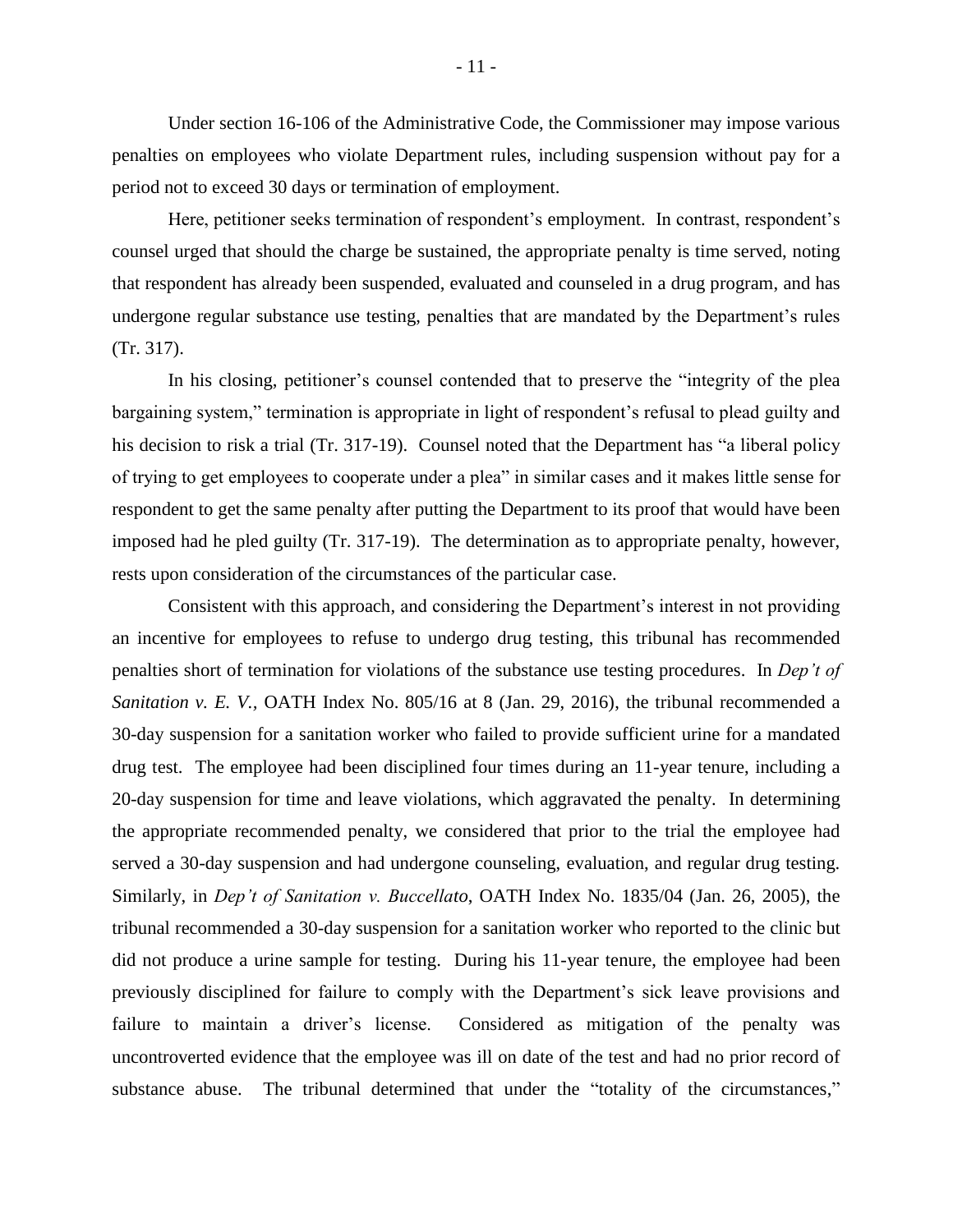termination was not warranted. *Buccellato*, OATH 1835/04 at 9. *See also Dep't of Sanitation v. Hinds*, OATH Index No. 204/01 (Dec. 21, 2000), *modified on penalty*, Comm'r Decision (Jan. 18, 2001), *ALJ's penalty recommendation reinstated*, NYC Civ. Serv. Comm'n Item No. CD02- 55-M (June 17, 2002) (30-day suspension recommended for refusal to submit to testing; employee had a 14-year tenure, a minor disciplinary record, and no record of substance abuse).

Here, respondent is a 16-year employee whose disciplinary record is minor and does not include substance use infractions. Moreover, I credit his contention that he was ill on the day of the drug test, even though I do not believe that he was too ill to travel to the clinic. In addition, respondent served a pre-hearing suspension and successfully completed a substance use treatment program and a regular drug testing regimen. Under the totality of the circumstances, I recommend that respondent be suspended for 30 days without pay, and that he receive credit for the number of days that he was suspended, pre-hearing, in this matter.

> Astrid B. Gloade Administrative Law Judge

March 16, 2016

SUBMITTED TO:

**KATHRYN GARCIA** *Commissioner*

**CARLTON LAING, ESQ.** *Attorney for Petitioner*

**KIRSCHNER & COHEN, PC**  *Attorney for Respondent* **BY: ALLEN COHEN, ESQ.**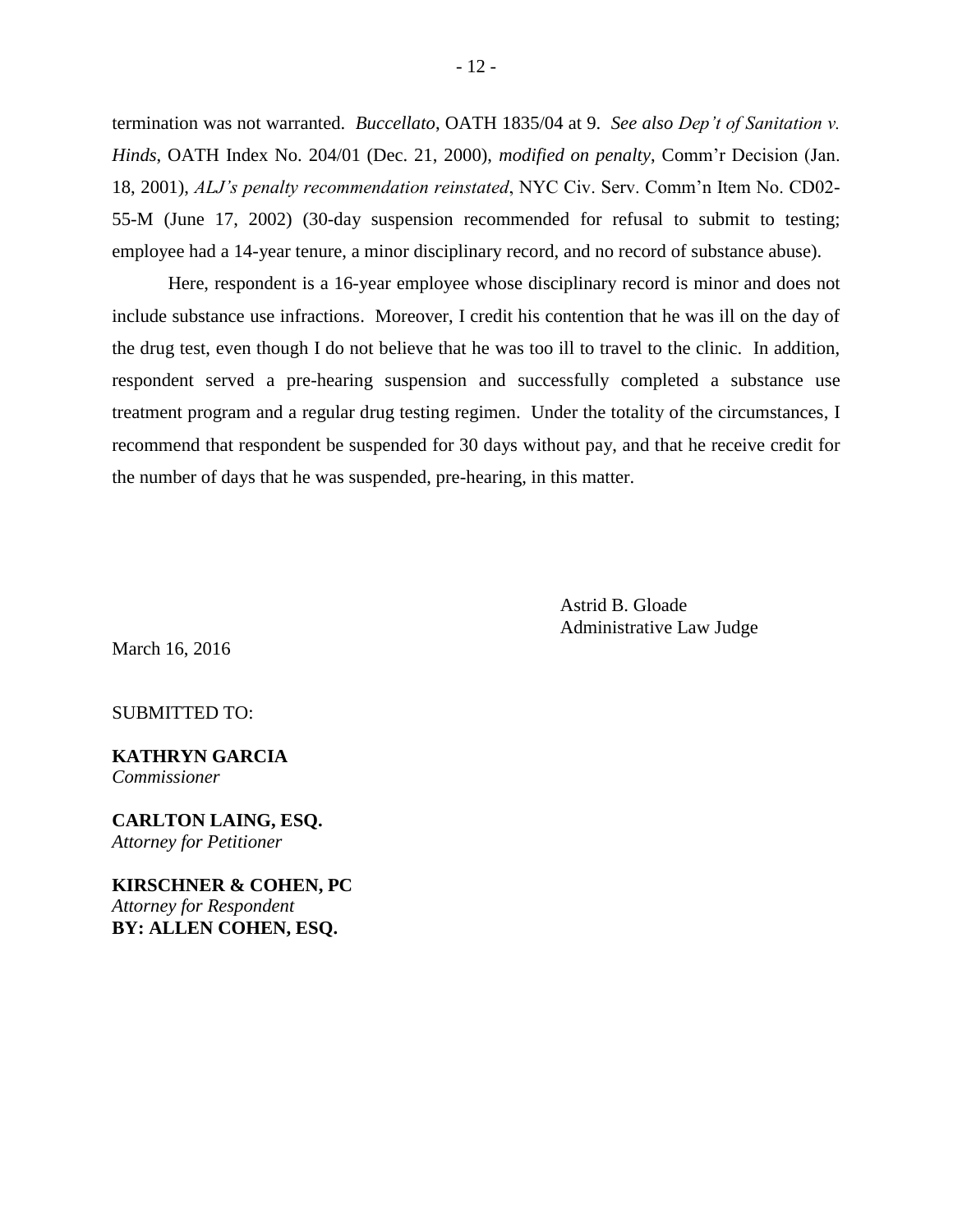# ACTION OF THE COMMISSIONER

April 19, 2016

In the Matter of

NEW YORK CITY DEPARTMENT OF SANITATION Petitioner - against - OATH Index No. 806/16

\_\_\_\_\_\_\_\_\_\_\_\_\_\_\_\_\_\_\_\_\_\_\_\_\_\_\_\_\_\_\_\_\_\_\_\_\_\_\_\_\_

R.L. Respondent

Kathryn Garcia, Commissioner

DECISION

A copy of the **March 16, 2016** Report and Recommendation (the Report) submitted by OATH Administrative Law Judge (ALJ) Astrid B. Gloade was forwarded to this office following a disciplinary proceeding pursuant to Section 16-106 of the Administrative Code of the City of New York, which governs the discipline of uniformed employees of the Department of Sanitation.

After reviewing the evidence, hearing transcript and report and recommendation, I agree with the specific findings that the Department has met its burden of demonstrating that **R.L.** violated DSNY Policy and Procedure ("PAP") 2012-02. However, I find the proposed penalty of a 30 day suspension without pay to be inappropriate.

Here this employee was found guilty of a refusal to submit to a substance use test when ordered. This Department provides one of the most vital of City services. To provide this service, the Department assigns sanitation workers to operate heavy duty sanitation vehicles in busy and sometimes narrow city streets. To carry out these duties safely, the Department requires its employees to report to work unimpaired by drugs or alcohol that could affect their ability to safely operate the equipment they are assigned. And while the Department does not seek to regulate the social mores of its employees, it also cannot escape the fact that nationwide, substance abuse has proven to be a factor in many accidents, physical altercations, and job performance problems that endanger the employee, co-workers, and the public, as well as in the erosion of productivity.

Prior to this proceeding, no sufficient medical reason was presented to substantiate R.L.'s inability to travel to the testing facility. Further, at trial, he failed to present any medical evidence and produced no experts to support his contention that illness precluded his ability to travel. Moreover, if this 30-day recommendation is followed, it would set a dangerous precedent that dilutes the Department's more than reasonable substance use policy.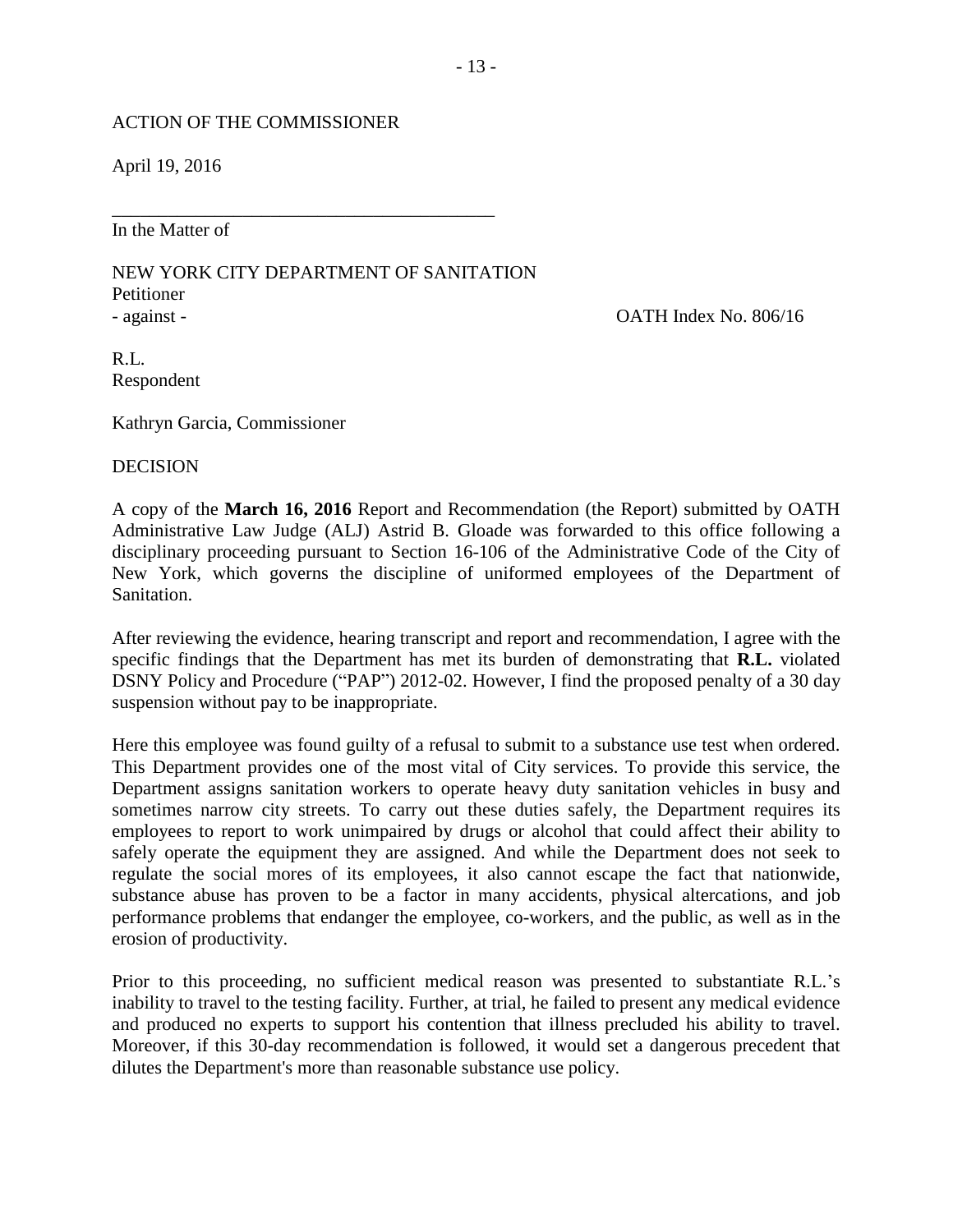Therefore, the recommendation of ALJ Gloade's recommendation is modified. Based on the severity of the misconduct and a review of R.L.'s prior disciplinary record, it is my decision that the appropriate penalty for the proven misconduct is a two (2) year period of alcohol/drug testing and a 30-day suspension with credit for time served on the pre-trial suspension related to this matter.

Kathryn Garcia, Commissioner NEW YORK CITY DEPARTMENT OF SANITATION

STIPULATED PLEA DATED: April 19, 2016

I acknowledge this Agreement constitutes a settlement of the matter of *Dept of Sanitation v. R. L.,* OATH Index No. 806/ 16, filed at the New York City Office of Administrative Trials and Hearings (OATH). I agree to a suspension for **30 Work Days.**

I acknowledge that a subsequent positive drug test, or a subsequent positive breathalyzer, or refusal to test including not providing a urine sample within a three hour period, shall constitute a violation of this Agreement. I understand that I shall be subject to drug and alcohol testing at any time, for any reason, and at any location where I am ordered. I understand that when ordered to undergo substance use testing, employees are required to report immediately to the designated testing site. I understand that a failure to report when ordered for any toxicology testing shall be considered a *Refusal To Test* and a violation of this Agreement. This includes, but is not limited to, a failure to report to the testing site at the specified time and/or a failure to provide acceptable and verifiable medical documentation to support an inability to travel to the testing site.

I hereby waive my right to any appeal or hearing or right to be heard for the purpose of contesting this agreement, or any subsequent positive laboratory or breathalyzer findings or the circumstances surrounding a charge of refusing to test. My attorney has explained the consequences of this plea or agreement and I fully understand its conditions and agree to all of its terms without the benefit of a conference and/ or hearing.

This agreement will stay in effect for a period of **two (2) years** from the date of the Commissioner's approval at which time this matter will be re-conferenced for final action. This agreement may be extended unilaterally at the discretion of the Advocate for any time that the employee is carried LWOP. This agreement together with the Plea to the Docket is the total agreement and no oral representations have been made which modify the terms of tills agreement, as any modifications must be in writing.

I agree to participate in a rehabilitation program as determined by the Employee Assistance Unit (EAU) and will sign the appropriate forms permitting EAU to inform the undersigned my participation and progress in the program. I agree to comply with all rules and regulations of EAU or any EAU approved program. I agree to remain involved with EAU until EAU determines that such participation is no longer necessary. I understand that failure to remain